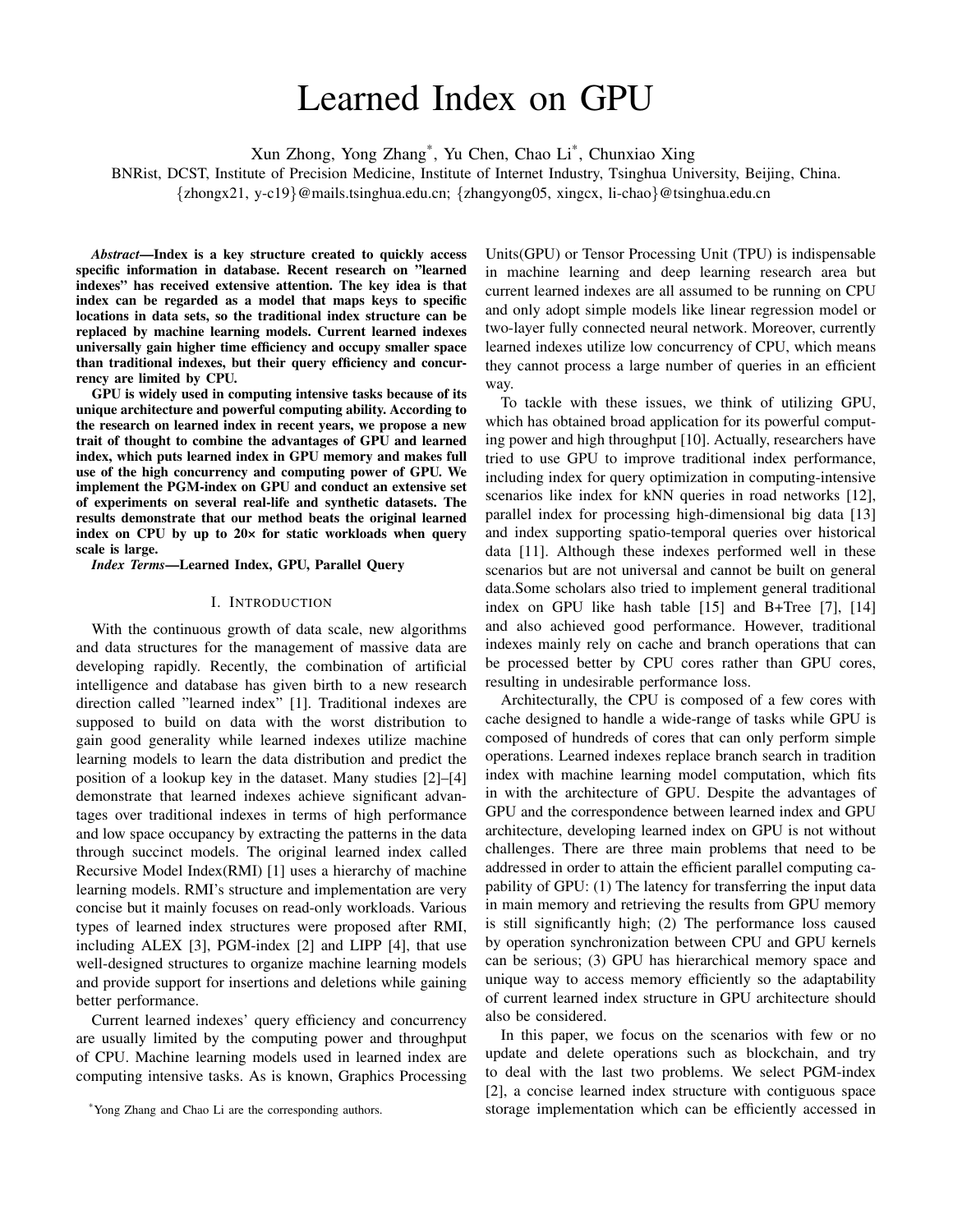GPU memory, migrate it to GPU and build a GPU learned index. During the migration, we design an efficient structure where index is fully stored in GPU memory to avoid the performance loss caused by synchronization between CPU and GPU kernels. As the index building algorithm needs to traverse the dataset and cannot benefit from parallel optimization, PGM-index is firstly built on CPU, then flattened to an array and finally transferred to GPU memory with additional information. In the process of query, keys are collected in CPU and transferred to GPU to execute the query operations. The results are retrieved from GPU memory after the completion of query operations. The combination of GPU and learned index can both avoid the complicated branch operation which is undesirable in GPU kernel and make full use of parallel computing capability of GPU to increase the concurrency of learned, consequently giving full play to the advantages of both sides.

In the rest of the paper, we begin by describing background on GPU and PGM-index in Section II. Then, we state our acceleration ratio computation model and describe how to implement PGM-index on GPU in Section III. After that, we perform experiments on several real-life and synthetic datasets in Section IV. Finally, we discuss our findings and conclude the paper in Section V.

#### II. BACKGROUND

# *A. GPU and CUDA*

GPU is not limited to processing graphics but has become an indispensable part of today's mainstream computing systems for its powerful computing power and high throughput [10]. In GPU architectures, more transistors are used for data processing, such as floating-point computation, rather than data caching and logical control. By sacrificing the complexity and independence of threading tasks, GPU can efficiently manage thousands of threads simultaneously. GPU can not be used as an independent computing platform, but needs to work with CPU, that is, CPU controls the execution sequence of programs, while GPU deals with computing intensive subtasks.

Compute Unified Device Architecture(CUDA) [6] from NVIDIA provides a powerful platform for writing parallel programs on GPU. GPU programs are organized into kernels, which are C-like functions called from within the CPU, also called the host. Kernels launch a grid of thousands of simultaneously executing threads, which are grouped into blocks. The GPU's memory space is separated from the host's, which makes it necessary to send all input data through the PCIe bus before any processing can take place in the GPU, and to send all output data from the GPU back to the host. The memory space of GPUs is also hierarchical: threads can access their own individual local memory registers; threads in a block can cooperate by using the larger block-wide shared memory; and threads across different blocks all have access to the slower but bigger global GPU memory. Memory coalescing [6] is a significant technique in GPU, which allows optimal usage of the global memory bandwidth. When parallel threads running the same instruction access to consecutive locations in the



Fig. 1. RMI structure [1]



Fig. 2. GPU-PGM structure

global memory, the most favorable access pattern is achieved. Consequently, continuous storage structure based on offset access is more efficient in GPU.

## *B. GPU Traditional Index*

Modern GPU architecture makes it possible to write general GPU programs and many researchers utilize the platform to optimize index query. Early GPU indexes are mainly hash index and B+Tree index. Kaczmarski implemented an experimental B+-tree for GPU [16], which is a typical implementation of traditional B+Tree. Zhang et al. used a hash index in GPU to accelerate concurrent queries [15], which collects query keys within time interval to do parallel query in GPU. There are also many structural improvements for GPU traditional index. Shahvarani et al. proposed a hybrid B+-tree on CPU-GPU heterogeneous computing platforms [14] and saved GPU memory greatly. Awad et al. engineered a highperformance GPU B-Tree [7] which has been declared as the state of the art in GPU traditional index.

## *C. Learned Index*

The first learned index RMI proposed by Kraska et al. consists of multiple levels of learned models. As shown in Figure 1, given a search key, current level's learned model predicts which model in next level will be responsible for the key. The prediction may not be exactly precise and RMI then performs a local search in the models array to locate the desired model. The process of predicting and locally searching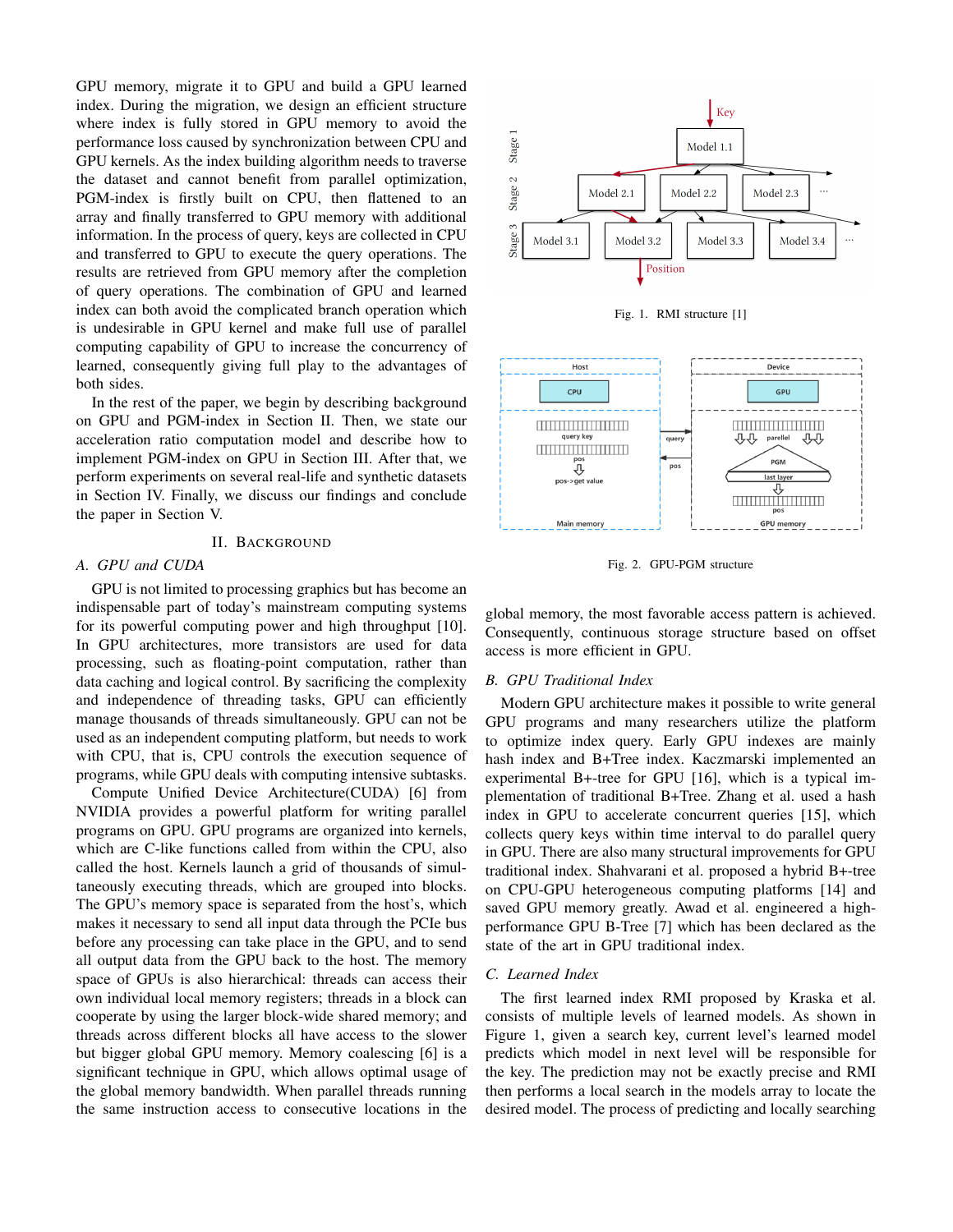can be done recursively until arriving the last level. Last level's learned model will predict the position of the key in the dataset organized as a sorted array. RMI is built by training the learned model of each level from the top down recursively and models in each level can be specified. RMI is designed for read-only workloads and lack of support for updates and error range specifying, but its concise structure still provides a good reference for the follow-up study of learned index.

Some recent studies propose a number of enhanced learned index structures [2]–[4], that provide support for updates while gaining better performance and occupying less space. ALEX [3] and LIPP [4] are fully dynamic index structures. The structure of ALEX is similar to RMI, but the difference is that ALEX employs gapped arrays in the data nodes to reduce the entry movement cost for insertions. When a data node is close to full, ALEX adopts different strategies to expand or split the node according to the node size. LIPP also spares gap in node for insertions like ALEX, but redesigns ingenious structure where all nodes are treated equally and all predictions made by models are exact, resulting in better performance for queries and updates.

PGM-index [2] uses linear models and separates the keys in different linear segments with given error bound. Unlike other learned indexes, each segment of PGM-index specifies the first key covered by the segment. In this way, PGM-index recursively constructs static index structure on the sorted keys of segments in low level. To support insertions, PGM-index employs the idea of LSM-tree [5], that is building a series of PGM-index over subsets and merging them into a large subset and build a new PGM-index. In this paper, we do not implement insertions for PGM-index on GPU and leave it as future work.

As PGM-index uses contiguous space storage which is more efficient in GPU memory structure than linked-nodes storage ALEX and LIPP uses, we tend to implement the PGM-index on GPU and gain higher query acceleration ratio.

#### III. PGM-INDEX ON GPU

In this section, we give an overview of the structure of PGM-index on GPU(GPU-PGM) and set up a quantitative model to evaluate the speedup of GPU-PGM compared to original PGM-index(CPU-PGM) [2] in query operations. Then we describe the data structure building process and search operations of GPU-PGM .

# *A. The Structure of GPU-PGM*

In our design, GPU-PGM is fully stored in GPU memory to avoid the performance loss caused by synchronization between CPU and GPU kernals. Because PGM-index occupies up to three orders orders of magnitude less space than B+Tree [2], we can assume this approach is reasonable.

Before executing query operation, we need to collect batch of query keys on CPU. If the query request for the database is not concurrent, we can collect query keys within a specified time interval as a batch.

Since we consider that the input queries are given in main memory, the first step is to transfer them into GPU memory, before the GPU starts executing a search operation.

Parallel query is the main advantage of GPU-PGM. GPU assigns queries to kernels for execution and each kernal is responsible for dispatching threads to perform query operations. Threads in the same kernal will access PGM-index in GPU global memory in a synchronous and aligned way and execute the same query instructions, finally get the results and write to the specified memory location in parallel.

The precise positions will be transferred into main memory after the GPU completes the search operation. In the last step, the CPU uses these positions to reach the target tuple. The structure of GPU-PGM is shown in Figure 2.

In order to comprehensively evaluate the query performance of GPU-PGM, we use total execution time including query time of batch queries in GPU kernals and time of transferring queries to GPU memory and results from GPU memory.

Similar to the analysis of Hybrid B+-tree [14], we build our cost model where  $T$  is time required for each step of the GPU-PGM structure as follows:

- 1) Transferring search key to GPU memory:  $T_{input} = T_{init} + \alpha Q/B$
- 2) GPU traversal of all inner nodes of tree per each query:  $T_{execute} = K_{init} + Q/SIMD_G \times P_{GPU}$
- 3) Transfer of positions to CPU memory:  $T_{output} = T_{init} + \beta Q/B$
- B: Data transfer bandwidth between main memory and GPU memory.
- $\alpha$ : The size of single query key.
- $\beta$ : The size of single position.
- $Q$ : The Number of query keys.
- $T_{init}$ : Data transfer initialization time between main memory and GPU memory.
- $K_{init}$ : GPU initialization time for search operation.
- $SIMD_G$ : GPU SIMD width.
- $P_{GPU}$  : Average processing time for a query on GPU.
- $P_{CPU}$ : Average processing time for a query on CPU.

We gain the total execution time of GPU-PGM and CPU-PGM from above:

- 1) Total CPU-PGM query time
- $T_{CPU} = \alpha Q \times P_{CPU}$
- 2) Total GPU-PGM query time

$$
T_{GPU} = T_{input} + T_{execute} + T_{output}
$$

The speedup ratio of GPU-PGM to CPU-PGM is:

$$
T_{CPU}/T_{GPU} = \frac{Q}{C} + \frac{\alpha P_{CPU}}{(\alpha + \beta)/B + P_{GPU}/SIMD_G}
$$
 (1)

where  $C$  is a constant number.

From the acceleration ratio in cost model we can inaccurately conclude that with the increase of the number of queries, the advantages of GPU become more obvious and the main constraint of query performance is the data transfer bandwidth between main memory and GPU memory. In a real scenario, the  $SIMD_G$  can vary with the increase of the number of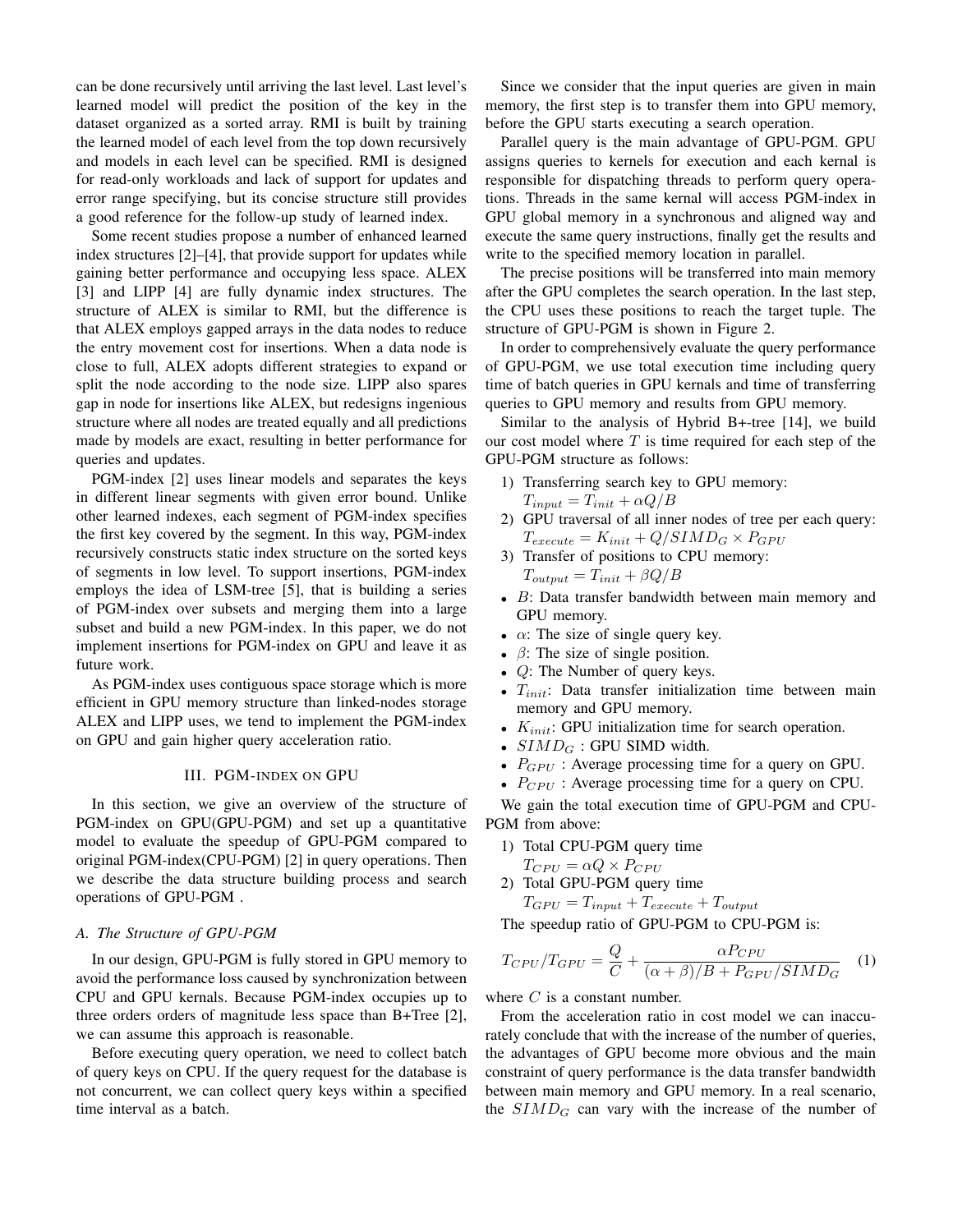parallel tasks, which depends on the number of GPU kernals and scheduling strategy.

# *B. The Algorithms of GPU-PGM*

Index Building. The first step of index construction is to build a piecewise linear model with error not exceeding threshold  $\epsilon$ . In this step the streaming algorithm which takes  $O(n)$  optimal time and space is admitted to ensure the piecewise linear model is optimal. The detail is shown in Algorithm 1.

The key idea of the algorithm is to reduce this problem to the one of constructing a convex hull of a set of points, which in this case is the set  $\{key_i, pos(key_i)\}$  grown incrementally for  $i = 0, ..., n - 1$ . As long as the convex hull can be enclosed in a rectangle of height no more than  $2\epsilon$ , the index  $i$  is incremented and the set is extended. As soon as the rectangle enclosing the convex hull is higher than  $2\epsilon$ , stop the construction and determine one segment by taking the line which splits that rectangle into two equal-sized halves(Lines 3-10). Then the algorithm restarts from the rest of the input points. This greedy approach can be proved to be optimal in the number of segments and have linear time and space complexity.

|     | Algorithm 1 Algorithm for GPU-PGM building                           |    |
|-----|----------------------------------------------------------------------|----|
|     | <b>Input:</b> keys: sorted array, $\epsilon$ : max error             |    |
|     | <b>Output:</b> levels: flattened PGM-index organized as an array     |    |
|     | of f sets: offsets of each level in flattened PGM-index              |    |
|     | <i>Initialisation:</i> $segnum = \infty, levels = []$ , $cur = keys$ |    |
|     | 1: for segnum $\neq$ 1 do                                            |    |
| 2:  | $points = []$                                                        |    |
| 3:  | for $i = 0$ to cur.size do                                           |    |
| 4:  | Construct convex hull over $points \cup cur[i]$                      |    |
| 5:  | <b>if</b> (convex hull suits $2\epsilon$ rectangle) <b>then</b>      |    |
| 6:  | Compute the minimal rectangle cover <i>points</i>                    |    |
| 7:  | $seg = line$ splits rectangle into two equal halves                  |    |
| 8:  | model.append(seq)                                                    | 1  |
| 9:  | end if                                                               |    |
| 10: | end for                                                              |    |
| 11: | $seqnum = model.size$                                                |    |
| 12: | levels.append(model)                                                 | 1  |
| 13: | $cur = [model[0].key,,model[segment-1].key]$                         |    |
|     | $14:$ end for                                                        | I  |
|     | 15: $offsets = [segments[0], , segnums[height-1]]$                   | iı |
|     | 16: Flatten levels                                                   | f  |
|     | 17: Move flattened levels and of f sets to GPU memory                | d  |

After the piecewise linear model is established, the next step is to build hierarchical index structure. We start with the model constructed over the whole input array and then extract the first key of input array covered by each segment and construct another piecewise linear model over this reduced set of keys(Lines 1-14). We proceed in recursive way until the model consists of only one segment, as shown in Figure 3.

As the PGM-index building algorithm needs to traverse the dataset and cannot benefit from parallel optimization, we firstly build PGM-index on CPU. Then we organize the hierarchical



Fig. 3. PGM-index structure [2]

index structure as a compact array and record the offset of each level, finally transfer PGM-index with useful additional information to GPU memory and gain GPU-PGM(Lines 15- 17).

| Algorithm 2 Algorithm for GPU-PGM query                                        |
|--------------------------------------------------------------------------------|
| <b>Input:</b> $keys$ : sorted array, $\epsilon$ : max error, $t$ : threads num |
| <i>levels:</i> index, <i>queries:</i> query keys                               |
| <b>Output:</b> pos: the precise position of query keys                         |
| Dispatch queries to t threads                                                  |
| Each thread gains tid from multi-dimensional identifier                        |
| Kernal executing begin:                                                        |
| 1: <b>if</b> (tid $\le$ queries size) <b>then</b>                              |
| $query = queries [tid]$<br>2:                                                  |
| $f = levels[0][0].linear$<br>3:                                                |
| 4: $next\_pos = f(query)$                                                      |
| <b>for</b> $i = 0$ to <i>levels, size</i> <b>do</b><br>5:                      |
| $range = [next\_pos - \epsilon, next\_pos + \epsilon]$<br>6:                   |
| $segment = binary\_search(range, query)$<br>7:                                 |
| $f = segmentu$<br>8:                                                           |
| $next\_pos = f(query)$<br>9:                                                   |
| end for<br>10:                                                                 |
| 11: end if                                                                     |
| 12: $gpu\_pos[tid] = next\_pos$                                                |
| Kernal executing end                                                           |
| 13: $pos = Move\ gpu\_pos$ to main memory                                      |

Index Query. The pseudocode of query operation is described in Algorithm 2. The batch of query keys is transferred from main memory to GPU memory and then dispatched to designated number of threads to execute. The most efficient operation on the GPU is that threads in the same block execute the same query instructions and access GPU global memory in a synchronous and aligned way. So it's necessary to check the number of threads in streaming multiprocessor in the current GPU when threads are dispatched. There is a multidimensional identifier in each thread, which can be converted into an index number tid to obtain the query key from the batch of query keys(Lines 1-2).

Now, each thread gets the corresponding query key and the query operation works as follows. At every level, we use the segment referring to the visited node to estimate the position of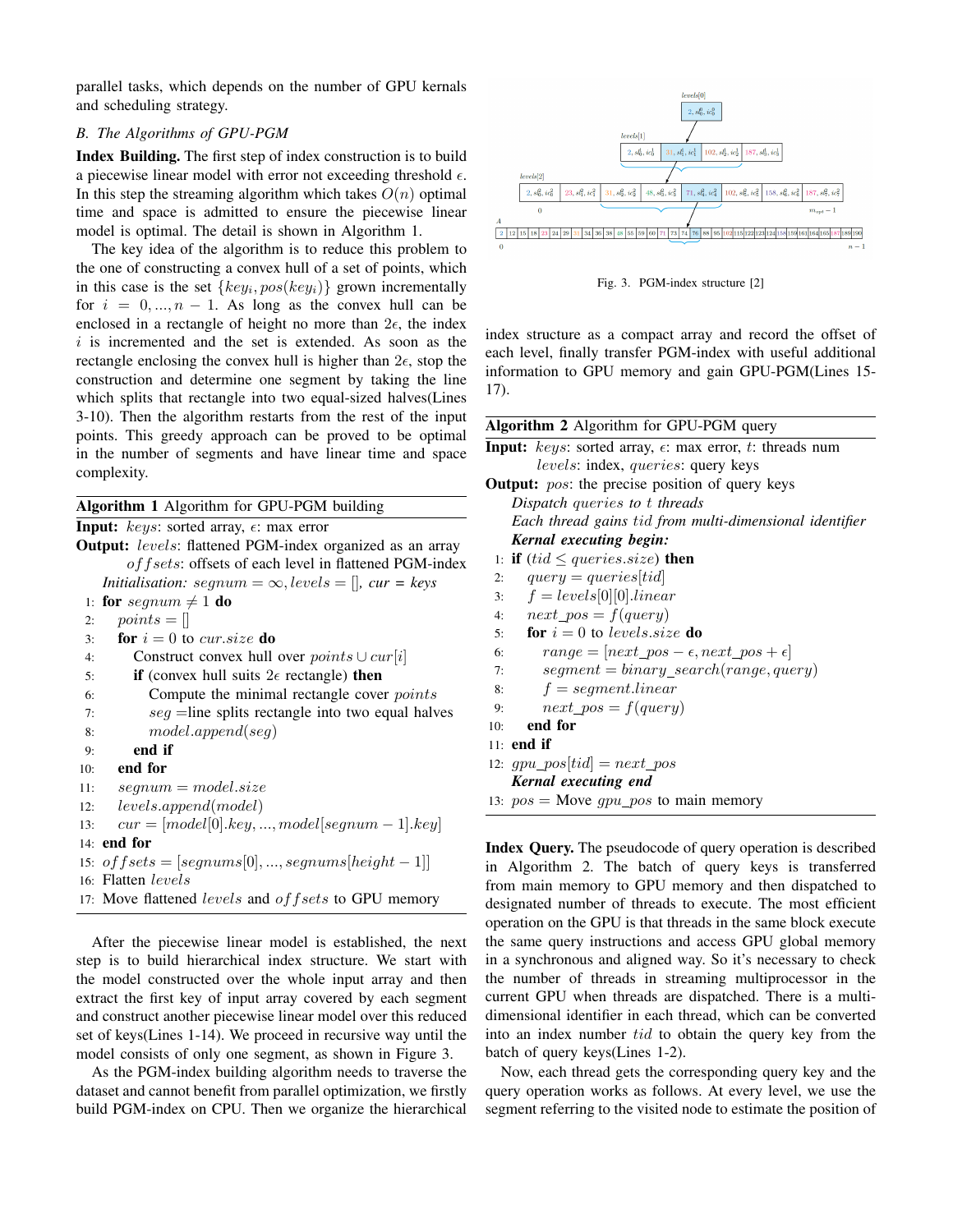the searched key among the keys of the lower level(Lines 3-4). The real position is then found by a binary search in a range of size  $2\epsilon$  centered around the estimated position. Given that every key on the next level is the first key covered by a segment on that level, we have identified the next segment to query, and the process continues until the last level is reached(Lines 5-10). The results are written to the specified location and transferred back to the main memory(Lines 12-13).

# IV. EXPERIMENT

In this section, we describe the datasets, hardware and the setup used in the experiments. We compare GPU-PGM against three baselines: (1) PGM-index on CPU [2]; (2) GPU-BTree proposed by Awad et al., a high-performance GPU implementation of a B-Tree which is the state of the art [7]; (3) A production quality B+Tree implementation known as STX B+Tree [8].

## *A. Datasets*

We use four sorted datasets from Harvard Dataverse [9]: (1) Books data in library management system; (2) Part of indexes data in Wikipedia; (3) User data from Facebook; (4) Longitudes of locations in North America from Open Street Maps. These four datasets are from the actual application scenarios and have been widely used in previous researches, whose characteristics are shown in Table I.

TABLE I DATASET CHARACTERISTICS

| Dataset      | Size      | Key Type          | Key Size | Key Num         |
|--------------|-----------|-------------------|----------|-----------------|
| <b>Books</b> | 781.25MB  | int32             | 4B       | $2 \times 10^9$ |
| Wikipedia    | 1562.51MB | int <sub>64</sub> | 8B       | $2 \times 10^9$ |
| Facebook     | 781.25MB  | int32             | 4B       | $2 \times 10^9$ |
| <b>OSM</b>   | 1562.51MB | int <sub>64</sub> | 8B       | $2 \times 10^9$ |

## *B. Hardware*

We run all experiments on a machine with Ubuntu 20.04 using CUDA 11. The hardware used is an Intel Xeon Gold 6248 2.50GHz CPU equipped with 128GB (4x32GB) DRAM and NVIDIA RTX 2080ti equipped with 11GB memory.

# *C. Parameters*

Max error  $\epsilon$  in PGM-index is significant to query time and index size. As  $\epsilon$  parameter increases, index size and height decrease. The query time is limited by the expanded search range while benefiting from reduced index size and height. We employ  $\epsilon = 128$  as default parameters for our tests. In addition, the number of threads and blocks in GPU kernel are set to query\_size/1024 and 1024 respectively.

### *D. Performance Measure*

In our experiments, the performance measure is the query time of a batch of query keys. For GPU index we count total execution time of query operation measured from the moment when it starts executing until the moment when the results





Fig. 4. Comparing GPU-PGM and CPU-PGM





Fig. 5. Comparing GPU-PGM and GPU-BTree

are available in the host. Furthermore, We do not estimate the performance of the range query in our experiment, because keys in the last layer of index are stored in an ordered array, and the range query can be simply implemented by point query and linear search.

TABLE II INDEX BUILDING TIME

| Building Time(s)                             |                                  |                                  |                                  |                                  |  |  |
|----------------------------------------------|----------------------------------|----------------------------------|----------------------------------|----------------------------------|--|--|
| Dataset                                      | $B+Tree$                         | GPU-BTree                        | CPU-PGM                          | <b>GPU-PGM</b>                   |  |  |
| <b>Books</b><br>Wikipedia<br>Facebook<br>OSM | 33.34<br>27.07<br>32.17<br>29.22 | 58.23<br>51.94<br>53.88<br>59.50 | 16.67<br>13.67<br>35.44<br>31.14 | 17.99<br>13.95<br>36.77<br>31.43 |  |  |

# *E. Experimental Results*

**Query performance.** Due to the large gap in query efficiency, we use an indirect measure, acceleration ratio (i.e. The ratio